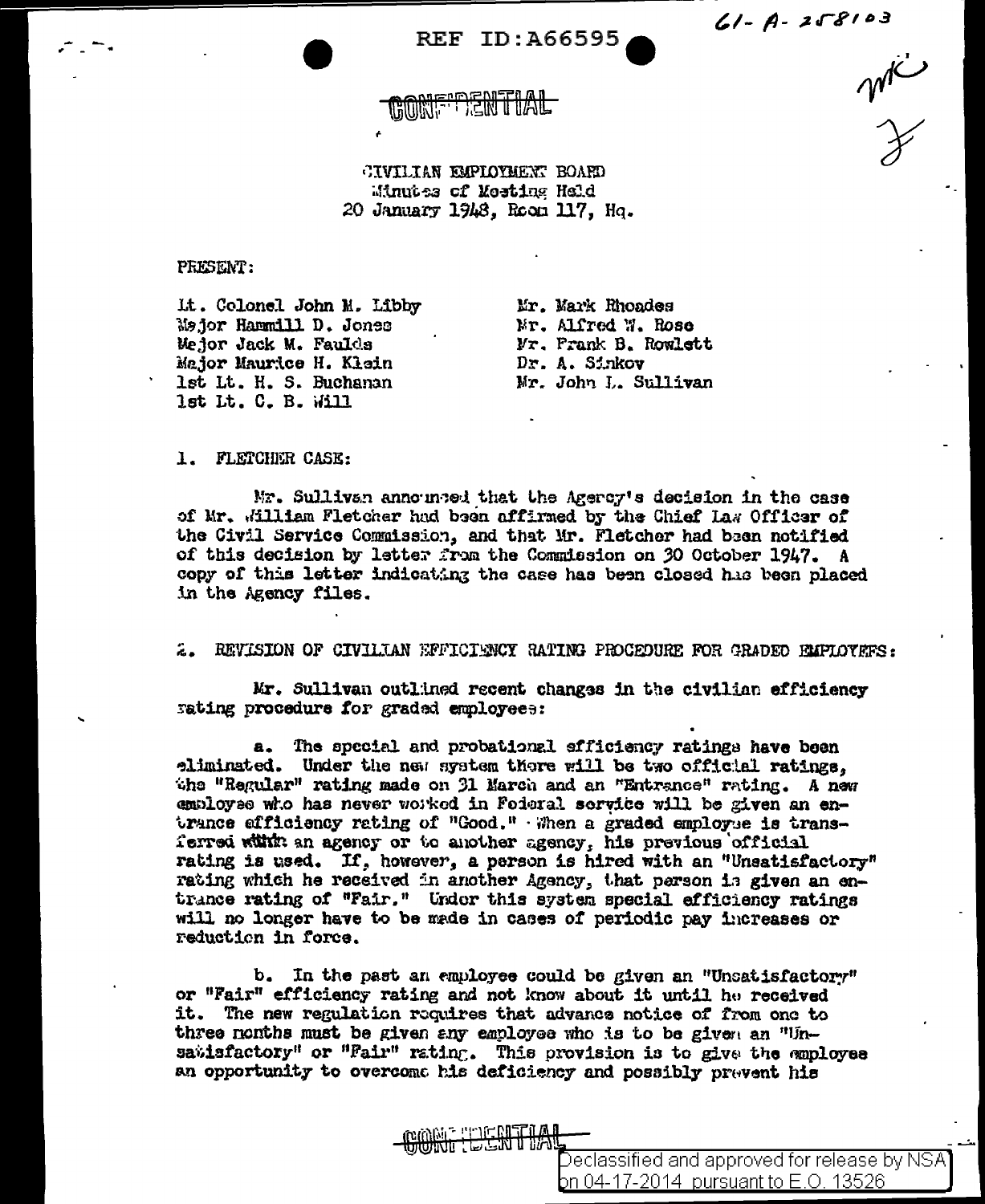

receiving an "Unsatisfactory" or "Fair" reting. Personnel and Training Branch is preparing a special for ligtter for such cases, which will be forwarded to the operating divisions in the near future.

# 3. CIVILIAN TRAINIEG:

Mr. Sullivan announced that Mrs. Rentrice A. Rudss had been hj.red from the Adjutant General Department to take over the Civilian Training School. M., Sullivan pointed out that Personnel and Training Branch felt that the Training School needed someone who could develop. coordinate and direct sound supervisory training. Mr. Sullivan stated that in the past years many responsibilities which are those of supervisors have been absorbed by Personnel, and Training Branch and that in line with good management such responsibilities should be returned to supervisors. Mrs. Rudes has a good background in supervisory training and it is felt that she will be able to implement a sound training program for supervisory personnel. Modor Faulds said that he would be very glad to make available to the Personnel and Training Branch a complete set of notes and lesson place for a Post Engineers supervisors' training course which he recently attended at fort Meade. Mr. Sullivan said he would be interested in reviewing the course, and added that while he was attending the recent Civilian Personnel Officers' School the Post Prgineers course had been discussed and it was considered to be one of the best develored thus far.

# 4. PROMOTIONAL REQUESTS:

The following promotions were arpposed for consideration by the Beard:

| Present Position                                                                | Proposed Position                    |
|---------------------------------------------------------------------------------|--------------------------------------|
| Research indighic                                                               | Research Analytic                    |
| Specialist, P-2                                                                 | Specialist, 3-3                      |
| Research Analytic                                                               | Rescarch Analytic                    |
| Spacialist, P-2                                                                 | Specialist. P-3                      |
| Dorothy M. Gollinger (AS-90)<br>Research Analyst<br>$(c_{\text{type}})$ , $F-2$ | Rosearch Analyst<br>$(Crypt.)$ , P-3 |
| Research Analyst                                                                | Research Analyst                     |
| $(crypt.), P-2.$                                                                | $(Crypt.)$ , $P-3$                   |
| Research Analyst                                                                | Research Analyst                     |
| (Foreign Affairs),                                                              | (Foreign Affairs                     |
| $P - 2$                                                                         | $P - 3$                              |
|                                                                                 |                                      |

⟩,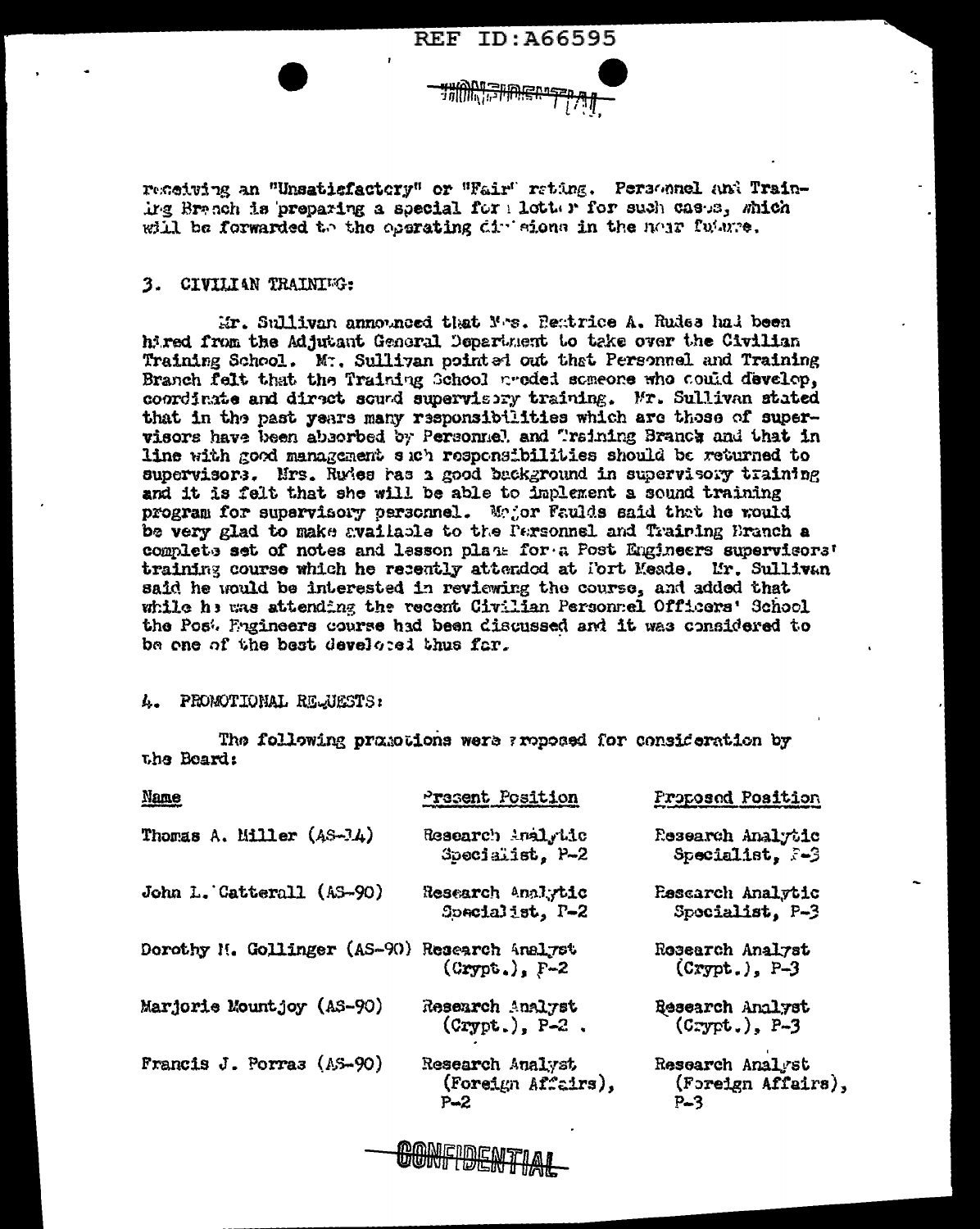

| PROMOTIONAL REQUESTS:<br>4. | (Continued)                          |                                                 |
|-----------------------------|--------------------------------------|-------------------------------------------------|
| <b>Ngmo</b>                 | Present Position                     | <b>Proposed Position</b>                        |
| Alexander G. Rose (AS-90)   | Research Analyst<br>$(Crypt.)$ , P-2 | Research Analyst<br>(Foreign Affairs),<br>$P-3$ |
| Elise de L. Seay (AS-90)    | Research Analytic<br>Specialist, P-2 | Research Analytic<br>Specialist. P-3            |
| David H. Shepard (AS-90)    | Research Analyst<br>$(crypt.)$ , P-2 | Rescarch Analyst<br>$(Crypt.)$ , $P-3$          |

Major Klein gave a brief resume of the positions of those assigned to AS-90. Mr. Rowlett explained that some of these people had been downgraded under the Royall edict of 29 June 1947 and that they were now being brought back to their former grade. The Board recommended approval of all cases.

The following promotion was also submitted to the Board for review:

| Abraham Checkoway (AS-90) | Research Analyst | Research Analyst |
|---------------------------|------------------|------------------|
|                           | $(Crypt.) P-2$   | $(Crypt.) P-3$   |

Major Klein stated that Mr. Checkoway was working on traffic analysis problems. Dr. Sinkov said he would like to present the name of Mr. Richard M. Gibson of AS-84, a traffic analyst, for consideration for this job. Dr. Sinkov pointed out that Mr. Gibson also had been downgraded from P-3 to P-2 on 29 Juns 1947 under the Royall edict. The Board decided that this promotion would be held in abeyance until Operations Division had interviewed Mr. Gibson, then when Dr. Sinkov and Mr. Rewlett agreed on the better man for the position, Mr. Sullivan would forward the recommendation to the Chiof. ASA, in accordance with established procedure.

#### 5. SCHEDULE "B" STANDARDS:

Mr. Sullivan atated that reproduction of Schedule "B" standards in officially approved form was being held up because the Civil Service Commission did not have chough personnel to process them. As a result, Personnal and Training Branch volunteered to have the standards reproduced in "ditto" form to expedite the project. It is benaficial to the Agency to get these standards completed as soon as possible, and at the same time such action cements public relations with the Commission.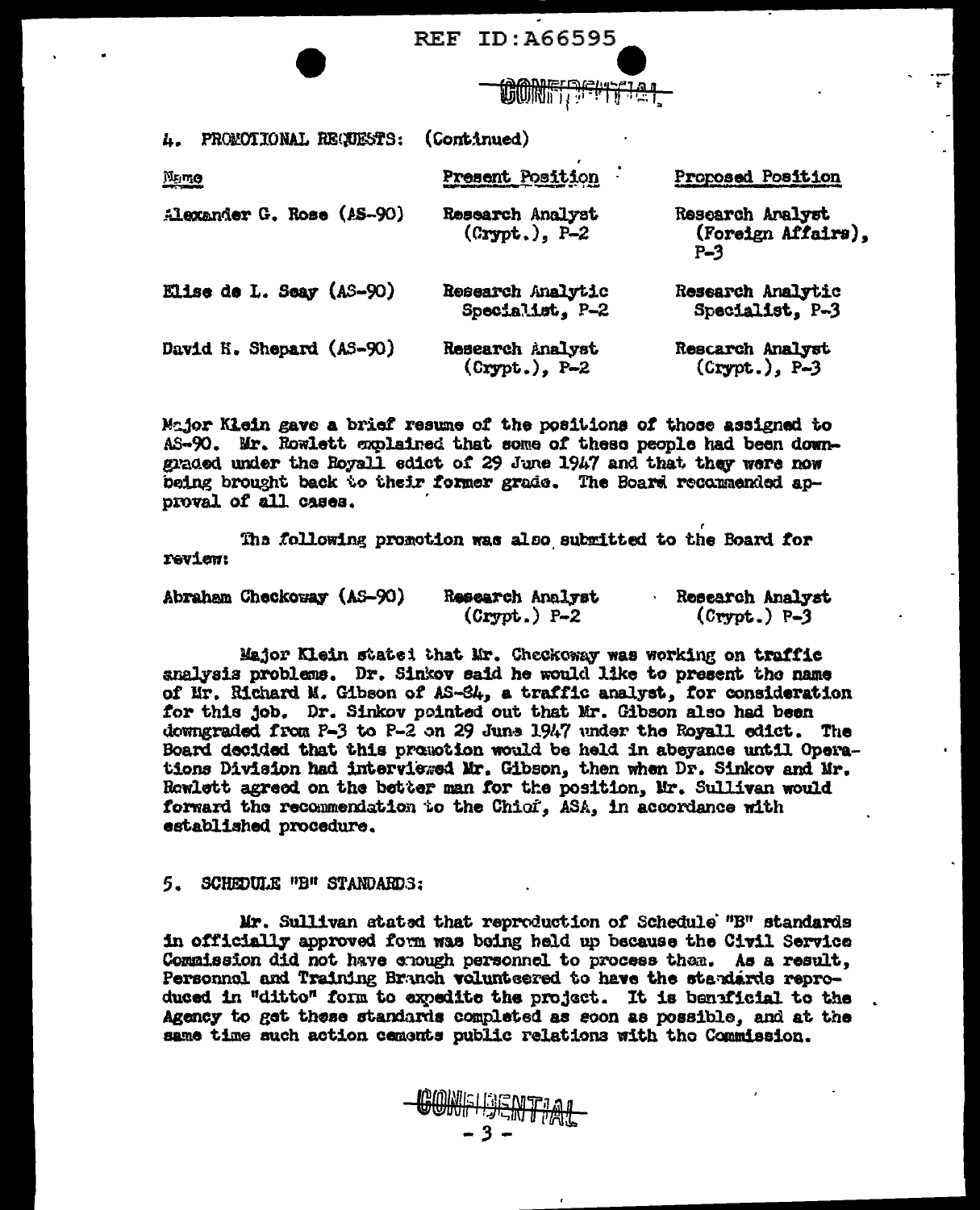

## 5. SCHEQULE "B" STANDARDS: (Continued)

A sufficient number of copies are being produced to furnish both the Commission and Naval Communications Annex with several copies. About one-half of the standards have been reproduced so far and the balance have just come back from the Commission approved and ready for reproduction. These standards will become official for this Agency as soon as they have been reviewed by Colonel Haves and Colonel Neff.

Mr. Sullivan went on to say that a few standards had come back with rather drastic changes. The experience required for a cryptographic repairman has been increased from two to three years more than the Agency had required. Dr. Sinkov asked if the experiences of the Agency in filling vacancies were considered by the Commission in such cases. Mr. Sullivan replied that this is always called to the attention of the Commission in such cases and as a result they are usually written and approved to meet the original requirements suggested by this Agency. Mr. Sullivan advised that the draftsman and engineering standards were still under consideration. The Commission wishes to establish the Enginger standards to require as a substitute for education a minimum of four years of suitable experience for P-1, rather than three years as recommended. Engineer grades of P-2. P-3. etc.. would each be increased one year also. Mr. Sullivan stated that this increase would not create any recruitment problem in that a degree is usually required for engineers. The revision was approved by the Board.

### 6. CIVILIAN PERSONNEL OFFICERS' SCHOOL:

Mr. Sullivan gave a brief report of the Department of the Army Civilian Personnel Officers' School which he recently attended.

Mr. Sullivan briefly outlined the employee utilization program to be put into effect in the future. As part of the program Personnel and Training Branch will train and develop personnel technicians whose duties will be a combination of placement, training, counseling, etc. This will reduce the number of personnel contacting operating units and would expedite all personnel actions. This employee utilisation program was recommended by the Department of the Army Inspectors during their recent inspection and was orally discussed by them with the Chief. ASA.

**HANTEDENTIAL**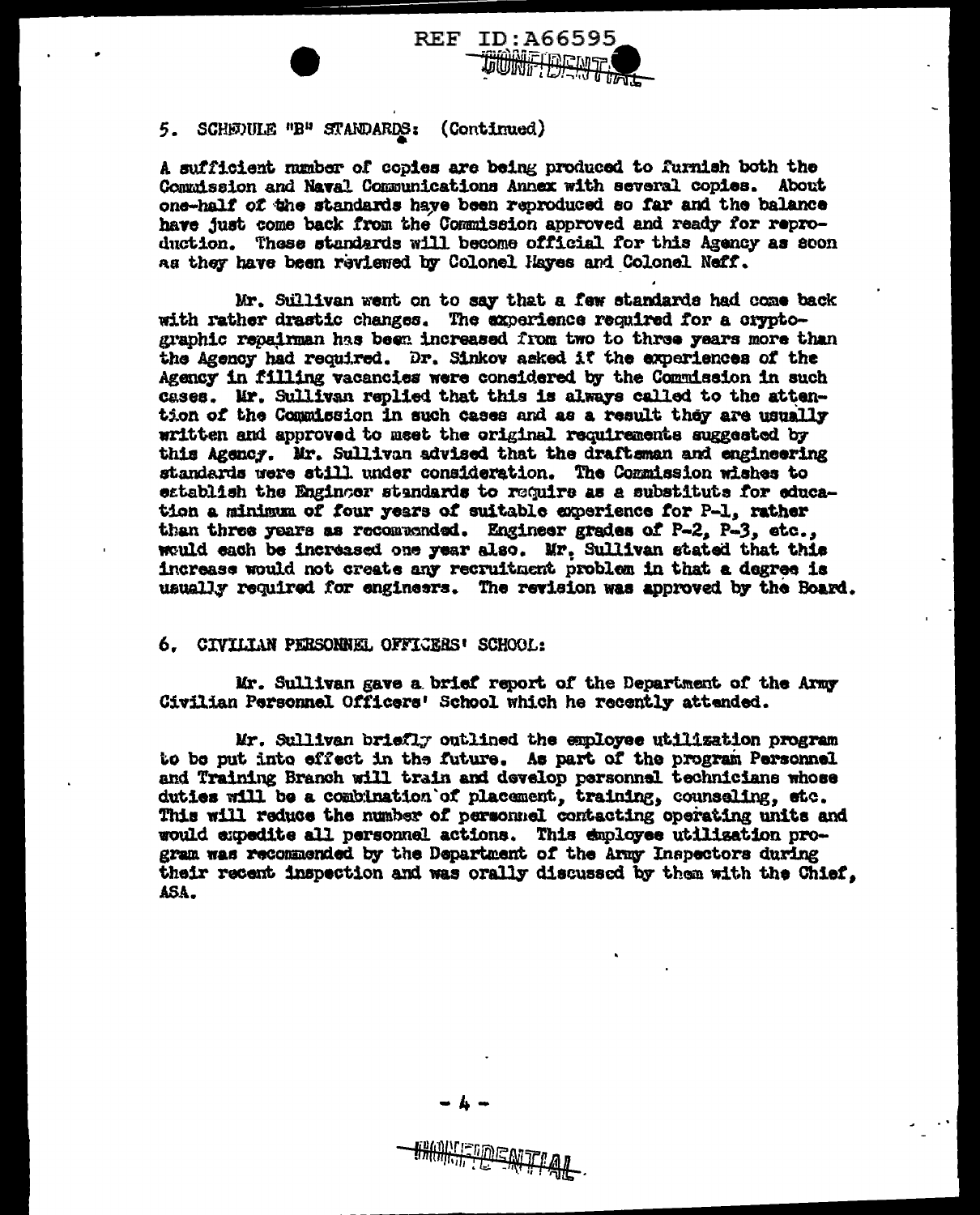

#### 6. CIVILIAN PERSONNEL OFFICERS' SCHOOL: (Continued)

Mr. Sullivan stated that the program was being prepared by Personnel and Training Branch and would be presented to the Board for review before being submitted to Colonel Hayes for approval. In that the plan is in process of development, Mr. Sullivan stated that for the present it would be inadvisable to discuss it in detail.

The meeting was adjourned at 1410 hours.

John L. Sullivans

JOHN L. SUILIVAN, Chief, Personnel and Training Branch